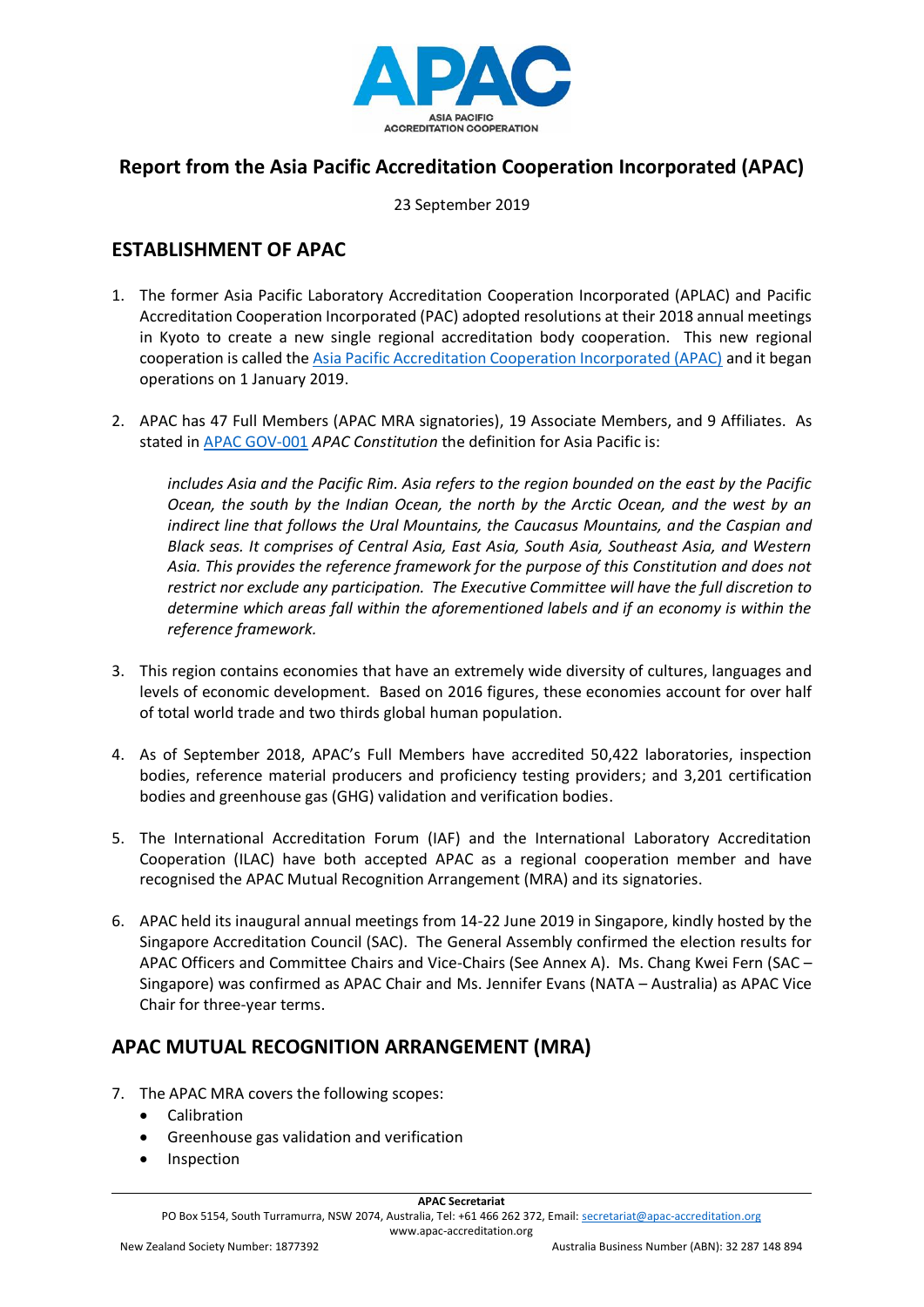

- Management systems certification
	- o Energy management systems (EnMS)
	- o Environmental management systems (EMS)
	- o Feed additives and premixtures quality system (FAMI-QS)
	- o Food safety management systems (FSMS)
	- o Information security management systems (ISMS)
	- o Medical device quality management systems (MDQMS)
	- o Occupational health and safety management systems (OHSMS)
	- o Quality management systems (QMS)
- Person certification
- Person certification IPC
- Product certification
- Product certification GlobalGAP
- Proficiency testing providers
- Reference materials producers
- Testing
- 8. The current signatories of the APAC MRA and their specific scopes are listed in [APAC FGOV-011](https://www.apac-accreditation.org/publications/gov-series/) *Register of Members and Affiliates*.
- 9. APAC has 201 peer evaluators, and 50 nominated peer evaluators. Training sessions for peer evaluators on the new APAC MRA procedures and IAF and ILAC peer evaluation requirements are being held as follows:
	- 30 Apr 2 May 2019 Lead Evaluator training, Chinese Taipei, hosted by TAF
	- 3 5 Sep 2019 Nominated Evaluator training, Bangkok, hosted by NSC
	- 1-3 Oct 2019 Lead Evaluator training, Singapore, hosted by SAC
	- 10-12 Dec 2019 Nominated Evaluator training, Beijing, hosted by CNAS
	- 4-6 Feb 2020 Nominated Evaluator training, Frederick, MD, USA, hosted by A2LA

### **ACTIVITIES TO PROMOTE THE APAC MRA, IAF MLA and ILAC MRA**

10. In 2019 APAC approved its strategic plan [\(APAC FGOV-021\)](https://www.apac-accreditation.org/publications/gov-series/) which includes actions to promote the APAC MRA, IAF MLA and ILAC MRA to regional bodies such as the Asia Pacific Economic Cooperation (APEC). APAC continues to work closely with the ILAC Marketing and Communications Committee (MCC) and the IAF Communication and Marketing Committee (CMC) in this regard.

### **CAPACITY BUILDING**

- 11. In 2019 APAC will undertake the following capacity building activities:
	- 15-16 May, Workshop on accreditation in the medical sector using ISO 15189, Hong Kong
	- 15 Jun, Workshop on ISO/IEC 17011 for AB middle management, Singapore
	- 16 Jun, Workshop on Use of risk management in accreditation, Singapore
	- 12-14 Aug, ISO/IEC 17021-1 Energy management systems (ISO 50003), Fullerton, CA-USA
	- 2-4 Oct, ISO/IEC 17011 Training and risk management, Tashkent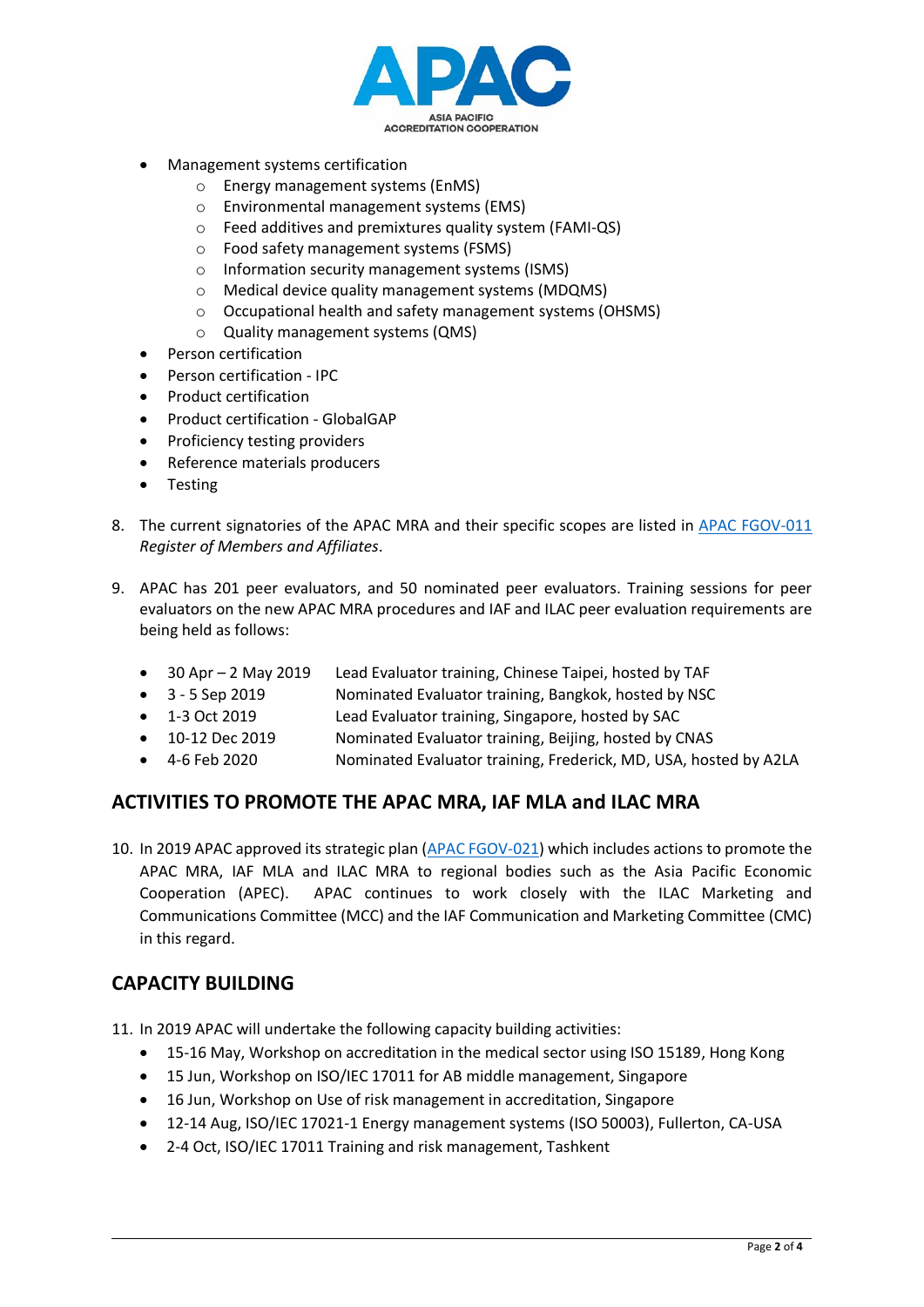

- 4-6 Nov, ISO/IEC 17029 Validation and verification (with focus on GHG (ISO 14064-3 and ISO 14065)), Seoul
- 12-14 Nov, ISO/IEC 17025 Accreditation experience sharing, Vladivostok
- 12. In addition, APAC will continue to work with PTB to deliver the multi-year Strengthening Accreditation Networks in Asia Pacific (SANAP II) programme that helps to build the capacity of developing country accreditation bodies to become APAC MRA signatories.

## **NEXT ANNUAL MEETINGS**

13. The next APAC Annual Meetings are as follows:

- 20 June 28 June 2020, Abu Dhabi, hosted by ENAS and GAC
- 25 June 3 July 2021, New Delhi, hosted by NABCB, NABL and NABET
- 24 June 2 July 2022, Indonesia, hosted by KAN
- 23 June 1 July 2023, Los Angeles, hosted by IAS
- 21 June 29 June 2024, Russia, hosted by RusAccreditation

## **Annex A - APAC Officers and Positions**

#### **APAC Chair**

*Ms. Chang Kwei Fern (SAC – Singapore)*

**APAC Vice-Chair** *Ms. Jennifer Evans (NATA – Australia)*

#### **APAC Executive Committee**

*Ms. Chang Kwei Fern (SAC – Singapore), Chair Ms. Jennifer Evans (NATA – Australia), Vice-Chair Mr. Kukuh Achmad (KAN – Indonesia) Mr. Reinaldo Figueiredo (ANAB – USA), Treasurer Mr. Brahim Houla (GAC – Gulf Cooperation Council (GCC) Member States) Mr. Bruce Li (TAF – Chinese Taipei) Mr. Trace McInturff (A2LA – USA) Mr. Vu Xuan Thuy (BoA – Viet Nam) Ms. Yuko Yoneoka (JAB – Japan)*

#### **MRA Council**

*Mr. Trace McInturff (A2LA – USA), Chair Mr. Bruce Li (TAF – Chinese Taipei), Vice-Chair*

#### **MRA Council Management Committee**

*Mr. Trace McInturff (A2LA – USA), Chair Mr. Bruce Li (TAF – Chinese Taipei) Ms. Jennifer Evans (NATA – Australia) Dr. Vijay Krishna (ANAB – USA) Ms. Kathryn Lockyer (JAS-ANZ – Australia and New Zealand)*